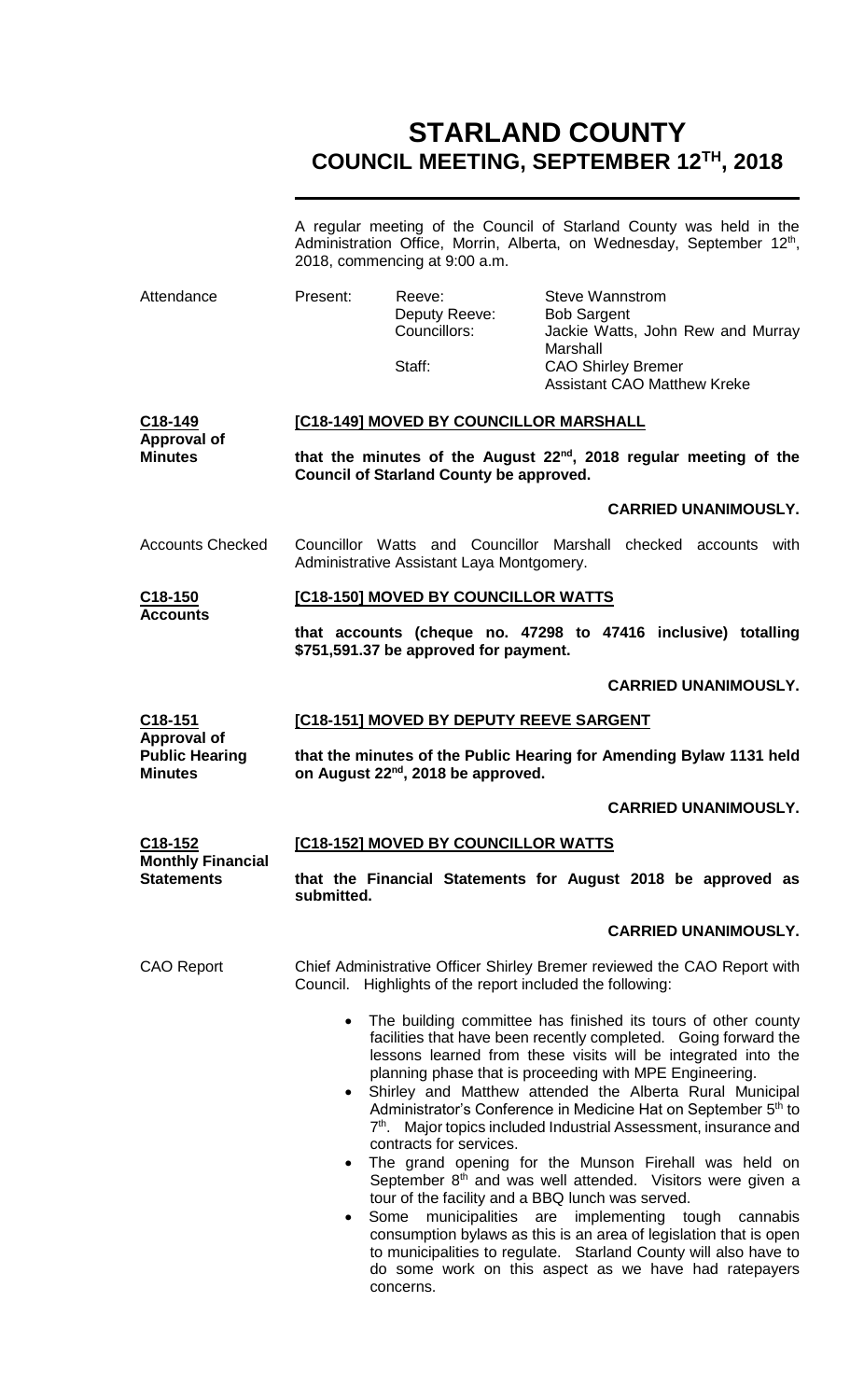COR Review Notice was received from Amanda Russel of Alberta Labour that following

our submission of an incident report regarding the administration office fire Starland County will not be required to complete a plan for corrective actions. Delia School **Donation** A thank you letter was received from the Delia School Enhancement Society for Starland County's donation of \$200,000 to support enhancements to the new Delia School. MSI Reporting Confirmation of the submission of Starland County's 2017 Municipal Sustainability Initiative Operation Grant Statement of Funding and Expenditures was received from Municipal Affairs. RDRMUG The Red Deer River Municipal Users Group is requesting that all member municipalities pass the Charter for Protecting Source Water Quality in the Red Deer River Watershed. This resolution commits municipalities to implementing one or more tools aimed at protecting the watershed. PW Report **At 10:00 a.m. Assistant Public Works Supervisor Colby Black attended the** meeting and reviewed his Public Works Report with Council. Highlights of his report included the following: • The PW crew have been doing hamlet clean ups, building approaches, bridge maintenance, weed whipping county rail lines and hauling scrap metal. Gary, Thomas and Kevin have been doing regular maintenance on the County's heavy duty equipment while setting up the rock picker and mulcher and CVIPs as required. Buck continues with regular maintenance on the county light duty fleet and CVIPs as required. Gradermen have been maintaining gravel roads and working with the gravel program. Colby has been doing shop tours, bridge inspections, paperwork, checking on road complaints and cleaning out Al's office. Departure **At 10:45 a.m. Colby departed from the meeting.** Municipal Services Report At 10:50 a.m. Municipal Services Manager Riep attended the meeting and reviewed his Municipal Services Report with Council. Highlights of his report included the following: The maintenance crew has been working at landscaping in all of the cemeteries which is an annual fall operation to level and tidy up some of the concrete covers. Several water leaks were noted around the County. One as a result of improper installation which got worse over time and another on the CLV booster line coming out of Drumheller. The CLV line has been a problem for some time with the problem section still scheduled for replacement sometime next year. Aura Renewables has proposed several design alterations to their proposed solar development on the top of the Drumheller hill. Additionally, ATCO Electric is planning another solar project, 25 MW in size, in the Fox Coulee Substation area. Glen has signed a letter of intent with the Communications Group of Red Deer to proceed with the licensing and installation of a new repeater station co-located on a Special Areas tower in the Hand Hills. A list of deficiencies recommended by the Drumheller and District Solid Waste Management Association with our Waste Transfer sites has been submitted to Frank Barron and should be completed this fall.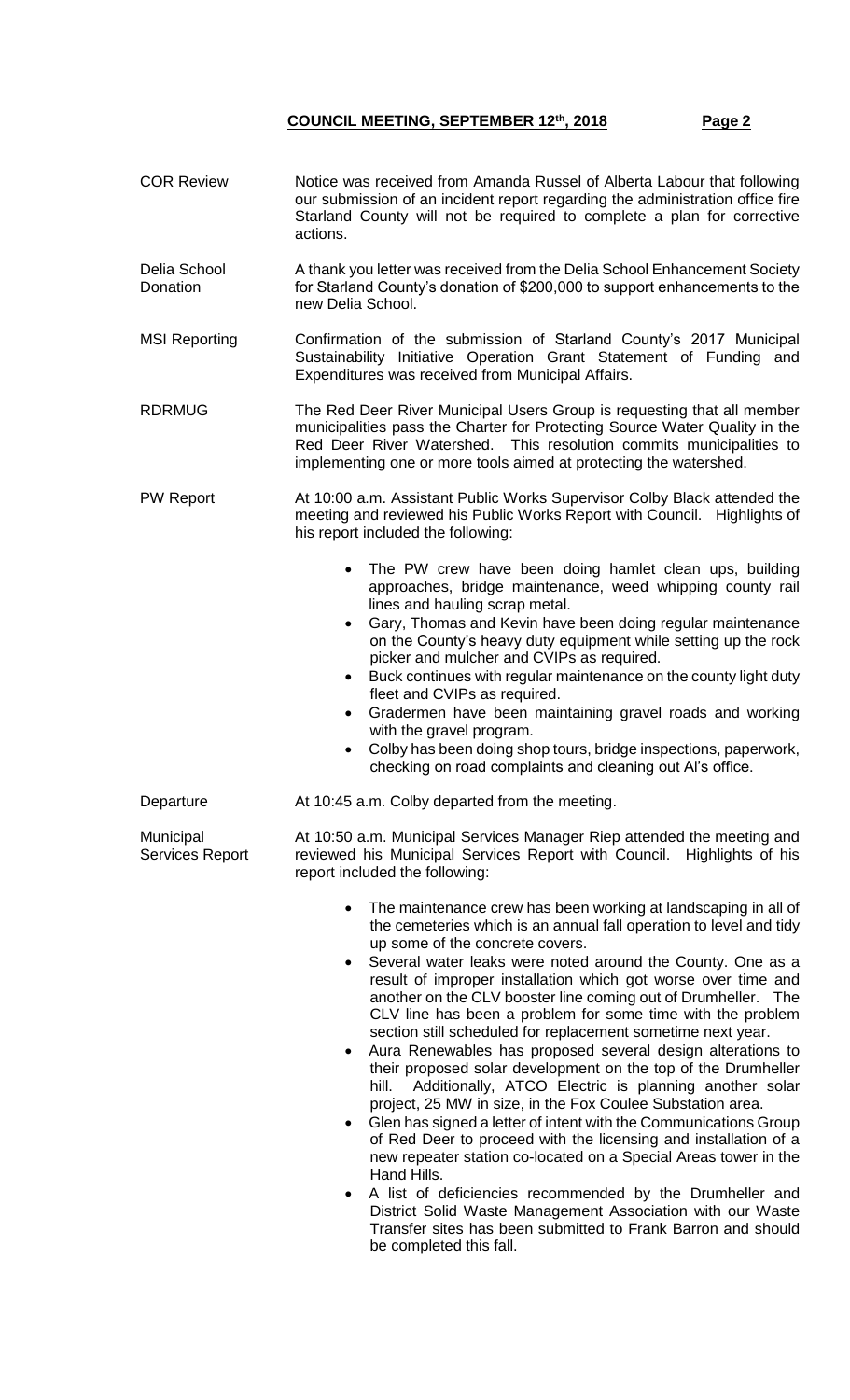| C18-153<br><b>Milgate</b>        | [C18-153] MOVED BY DEPUTY REEVE SARGENT                                                                                                                                                                                                                              |  |
|----------------------------------|----------------------------------------------------------------------------------------------------------------------------------------------------------------------------------------------------------------------------------------------------------------------|--|
| <b>Subdivision</b>               | that Starland County allow for an amendment to the subdivision<br>approved for Ron Milgate on the SW-22-29-18-W4 from 2016 to allow<br>for a 10 meter extension to accommodate a new sewage system.                                                                  |  |
|                                  | <b>CARRIED UNANIMOUSLY.</b>                                                                                                                                                                                                                                          |  |
| <u>C18-154</u>                   | <b>[C18-154] MOVED BY COUNCILLOR WATTS</b>                                                                                                                                                                                                                           |  |
| Craigmyle<br><b>Subdivision</b>  | that Starland County contract with LN Land Development<br>Technologies for all work associated with subdividing and registering<br>proposed Block 12 and an extension to Third Avenue in the Hamlet of<br>Craigmyle.                                                 |  |
|                                  | <b>CARRIED UNANIMOUSLY.</b>                                                                                                                                                                                                                                          |  |
| <b>Fire Bill</b>                 | Glen provided an update on the Murray Johnson fire bill submitted to the<br>Munson Fire Department. While the resident did make a second phone<br>call to 911 they did not specifically ask for the department to be called off.                                     |  |
| C <sub>18</sub> -155             | [C18-155] MOVED BY COUNCILLOR MARSHALL                                                                                                                                                                                                                               |  |
| <b>Munson Fire</b><br>Bill       | that Starland County reduce the fire response bill charged to Murray<br>Johnson from \$500 to \$200 for an April 29th fire response call.                                                                                                                            |  |
|                                  | <b>MOTION CARRIED.</b>                                                                                                                                                                                                                                               |  |
| <b>Office Fire</b><br>Insurance  | An update was received from Mike Priddle of Priddle Gibbs Adjusters of<br>Edmonton that based on a preliminary assessment of the damage to the<br>Starland County Administration Office replacement costs of the building are<br>estimated to be \$2,235,385.00.     |  |
| Departure                        | At 12:30 p.m. Glen departed from the meeting.                                                                                                                                                                                                                        |  |
| Delegation                       | At 1:20 p.m. Nate Horner and James Klassen attended the meeting to talk<br>about their campaign for Nate to become the UCP delegate for the<br>Drumheller/Stettler provincial electoral district.                                                                    |  |
| Departure                        | At 1:50 p.m. Nate and James departed from the meeting.                                                                                                                                                                                                               |  |
| <b>Seed Plant</b><br>Update      | CAO Bremer gave a brief update on the ongoing discussion regarding the<br>replacement of the Delia Seed Cleaning Plant. Currently, discussions are<br>looking into potential site locations with the north end of Delia being the<br>most desired location.          |  |
| C18-156                          | [C18-156] MOVED BY DEPUTY REEVE SARGENT                                                                                                                                                                                                                              |  |
| Organizational<br>Meeting        | that the Organizational Meeting for Starland County be held on<br>October 24th, 2018 at the Administration Office, Morrin, Alberta<br>commencing at 9:00 a.m.                                                                                                        |  |
|                                  | <b>CARRIED UNANIMOUSLY.</b>                                                                                                                                                                                                                                          |  |
| <u>C18-157</u>                   | <b>[C18-157] MOVED BY DEPUTY REEVE SARGENT</b>                                                                                                                                                                                                                       |  |
| <b>FCSS</b><br><b>Conference</b> | that Councillor Watts and FCSS Director Diana Rowe be authorized to<br>attend the 2018 Annual Conference of the Family and Community<br>Support Services Association of Alberta from November 8th to 10th in<br>Edmonton and that registration and expenses be paid. |  |

## **CARRIED UNANIMOUSLY.**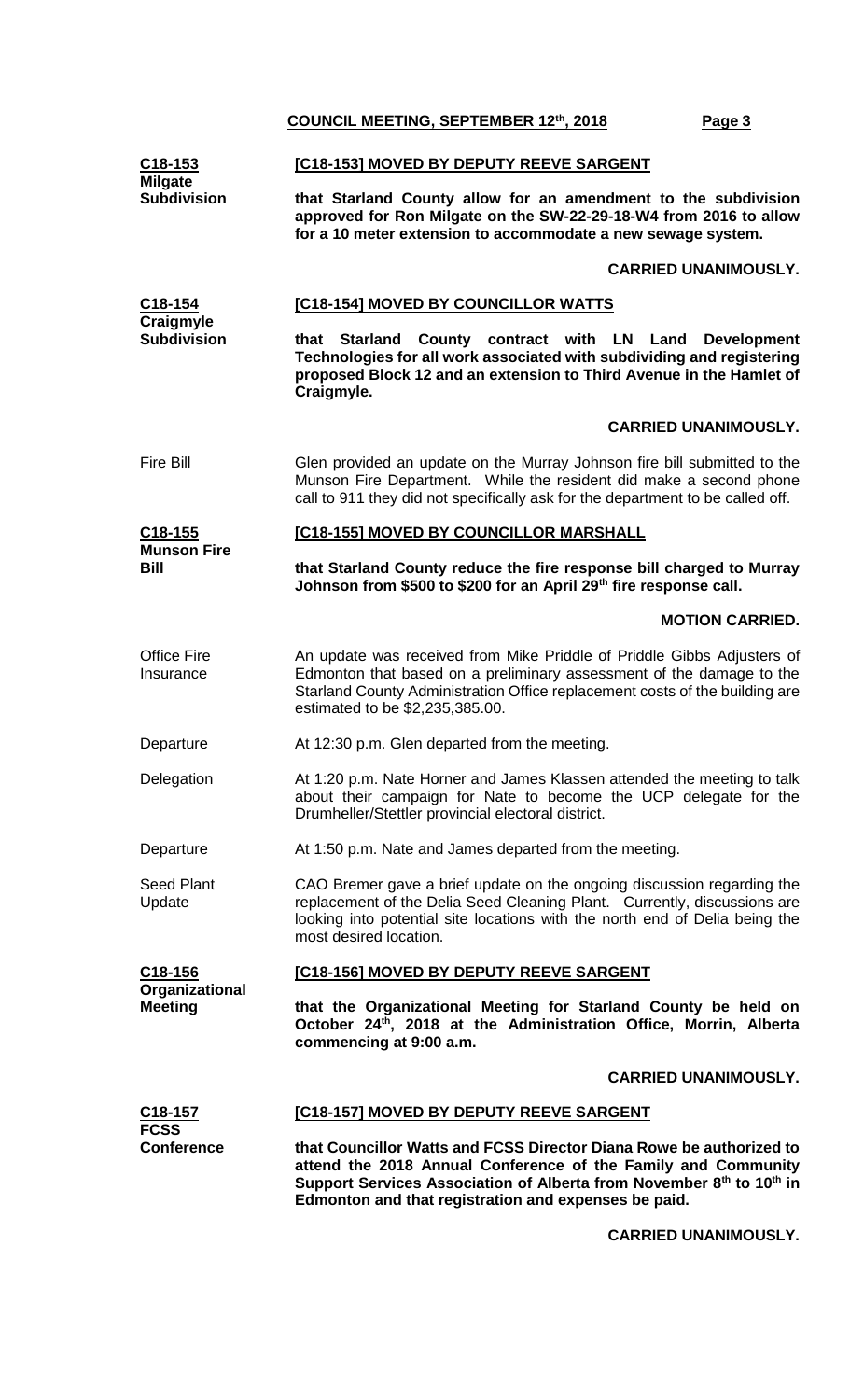| C <sub>18</sub> -158<br><b>Community</b>                                                                                                                                                                                        | [C18-158] MOVED BY COUNCILLOR WATTS                                                                                                                                                                                                                                                                                                                                                                                                                                                                                                                                                           |                                                                                                                                                                                                                    |                                                                                                                                                                                                                       |  |  |
|---------------------------------------------------------------------------------------------------------------------------------------------------------------------------------------------------------------------------------|-----------------------------------------------------------------------------------------------------------------------------------------------------------------------------------------------------------------------------------------------------------------------------------------------------------------------------------------------------------------------------------------------------------------------------------------------------------------------------------------------------------------------------------------------------------------------------------------------|--------------------------------------------------------------------------------------------------------------------------------------------------------------------------------------------------------------------|-----------------------------------------------------------------------------------------------------------------------------------------------------------------------------------------------------------------------|--|--|
| <b>Futures</b><br>that Reeve Wannstrom be authorized to attend the Community Futures<br>Alberta Symposium & AGM in Drumheller from October 3rd to 5th, 2018<br><b>Conference</b><br>and that registration and expenses be paid. |                                                                                                                                                                                                                                                                                                                                                                                                                                                                                                                                                                                               |                                                                                                                                                                                                                    |                                                                                                                                                                                                                       |  |  |
|                                                                                                                                                                                                                                 |                                                                                                                                                                                                                                                                                                                                                                                                                                                                                                                                                                                               |                                                                                                                                                                                                                    | <b>CARRIED UNANIMOUSLY.</b>                                                                                                                                                                                           |  |  |
| <b>CRMA Zone</b><br>Meeting                                                                                                                                                                                                     | The fall meeting of the Central Rural Municipalities of Alberta Association<br>will be held in Ponoka on October 12 <sup>th</sup> , 2018.                                                                                                                                                                                                                                                                                                                                                                                                                                                     |                                                                                                                                                                                                                    |                                                                                                                                                                                                                       |  |  |
| <b>Fall RMA</b><br>Conference                                                                                                                                                                                                   | Rural Municipalities of Alberta will be holding their annual Fall Conference<br>in Edmonton from November 19 <sup>th</sup> to 22 <sup>nd</sup> . Agendas and hotel reservations<br>were given to Councillors.                                                                                                                                                                                                                                                                                                                                                                                 |                                                                                                                                                                                                                    |                                                                                                                                                                                                                       |  |  |
| C <sub>18</sub> -159                                                                                                                                                                                                            | [C18-159] MOVED BY COUNCILLOR REW                                                                                                                                                                                                                                                                                                                                                                                                                                                                                                                                                             |                                                                                                                                                                                                                    |                                                                                                                                                                                                                       |  |  |
| <b>RMA Fall</b><br><b>Conference</b>                                                                                                                                                                                            | that all Councillors and designated staff be authorized to attend the<br>2018 Rural Municipalities of Alberta fall conference to be held in<br>Edmonton on November 19 <sup>th</sup> to 22 <sup>nd</sup> and that registration and<br>expenses be paid.                                                                                                                                                                                                                                                                                                                                       |                                                                                                                                                                                                                    |                                                                                                                                                                                                                       |  |  |
|                                                                                                                                                                                                                                 |                                                                                                                                                                                                                                                                                                                                                                                                                                                                                                                                                                                               |                                                                                                                                                                                                                    | <b>CARRIED UNANIMOUSLY.</b>                                                                                                                                                                                           |  |  |
| Committee<br>Reports                                                                                                                                                                                                            | Each of the Councillors present briefly reported on the various committees<br>to which they are appointed.                                                                                                                                                                                                                                                                                                                                                                                                                                                                                    |                                                                                                                                                                                                                    |                                                                                                                                                                                                                       |  |  |
| Council<br>Communications                                                                                                                                                                                                       | <b>Council Communications:</b>                                                                                                                                                                                                                                                                                                                                                                                                                                                                                                                                                                |                                                                                                                                                                                                                    |                                                                                                                                                                                                                       |  |  |
|                                                                                                                                                                                                                                 | RCMP Drumheller re: notice of promotion for Kevin Charles<br>i)<br>Canadian Badlands re: June 28, 2018 Board Meeting Minutes<br>ii)<br>Palliser Regional Municipal Services re: June 27 <sup>th</sup> , 2018 Board of<br>iii)<br><b>Director's Meeting Minutes</b><br>Prairie Land Regional District re: Board Highlights<br>iv)<br><b>Rural Municipalities of Alberta</b><br>V)<br><b>Contact Newsletter (3 Issues)</b><br>$\bullet$                                                                                                                                                         |                                                                                                                                                                                                                    |                                                                                                                                                                                                                       |  |  |
| <b>Accounts</b>                                                                                                                                                                                                                 | Accounts - see prior motion.                                                                                                                                                                                                                                                                                                                                                                                                                                                                                                                                                                  |                                                                                                                                                                                                                    |                                                                                                                                                                                                                       |  |  |
|                                                                                                                                                                                                                                 | <b>ALBERTA TREASURY BOARD</b>                                                                                                                                                                                                                                                                                                                                                                                                                                                                                                                                                                 | CK# 47298                                                                                                                                                                                                          | 100.00                                                                                                                                                                                                                |  |  |
|                                                                                                                                                                                                                                 | <b>Sub-Total:</b>                                                                                                                                                                                                                                                                                                                                                                                                                                                                                                                                                                             |                                                                                                                                                                                                                    | \$<br>100.00                                                                                                                                                                                                          |  |  |
|                                                                                                                                                                                                                                 | <b>AACPO</b><br>ALLIED DISTRIBUTORS DRUM LTD.<br>ALTAGAS UTILITIES INC.<br>ATCO STRUCTURES & LOGISTICS LTD. CK# 47302<br><b>DIRECT ENERGY</b><br>DRUMHELLER CHRYSLER LTD.<br><b>FRESON BROS DRUMHELLER</b><br>HI-WAY 9 EXPRESS LTD.<br><b>MUNSON COMMUNITY ASSOC</b><br>PETTY CASH<br>RECEIVER GENERAL OF CANADA<br><b>RMA FUEL</b><br>STANTEC CONSULTING LTD.<br>TELUS COMMUNICATIONS INC.<br>TELUS MOBILITY INC.<br><b>WATER PURE &amp; SIMPLE</b><br>WESTERGARD MOTORS DRUMHELLER CK# 47315<br>WESTVIEW CO-OPERATIVE ASSN LTD. CK# 47316<br><b>Sub-Total:</b><br>PENTAGON FARM CENTRE LTD. | CK# 47299<br>CK# 47300<br>CK# 47301<br>CK# 47303<br>CK# 47304<br>CK# 47305<br>CK# 47306<br>CK# 47307<br>CK# 47308<br>CK# 47309<br>CK# 47310<br>CK# 47311<br>CK# 47312<br>CK# 47313<br>CK# 47314<br>\$<br>CK# 47317 | 350.00<br>571.53<br>268.42<br>1,260.00<br>710.24<br>372.29<br>2,321.98<br>328.61<br>150.00<br>115.50<br>60,382.98<br>17,024.78<br>4,193.91<br>145.82<br>199.91<br>54.00<br>272.42<br>227.14<br>88,949.53<br>60,000.00 |  |  |
|                                                                                                                                                                                                                                 |                                                                                                                                                                                                                                                                                                                                                                                                                                                                                                                                                                                               |                                                                                                                                                                                                                    |                                                                                                                                                                                                                       |  |  |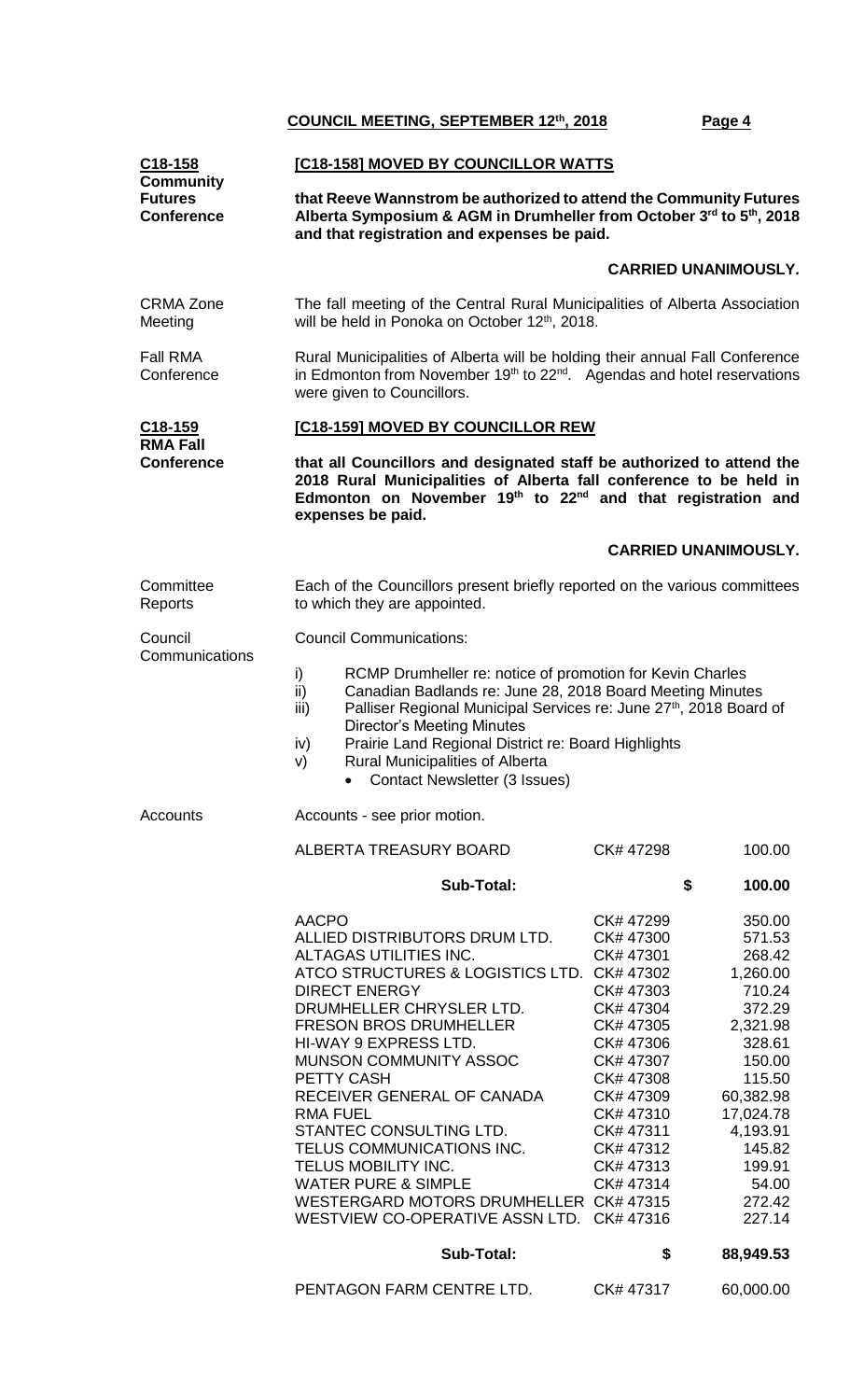| <b>Sub-Total:</b>                                                                                                                                                                                                                                                                                                                                                                                                                                                                                                                                                                                                                                                                                                                                                                                                                                                                                                                                                                                                                                                                                                                                                                                                                                                                                                                                                                                    | \$                                                                                                                                                                                                                                                                                                                                                                                                                                                                                                                                                                                                                 | 60,000.00                                                                                                                                                                                                                                                                                                                                                                                                                                                                                                                           |
|------------------------------------------------------------------------------------------------------------------------------------------------------------------------------------------------------------------------------------------------------------------------------------------------------------------------------------------------------------------------------------------------------------------------------------------------------------------------------------------------------------------------------------------------------------------------------------------------------------------------------------------------------------------------------------------------------------------------------------------------------------------------------------------------------------------------------------------------------------------------------------------------------------------------------------------------------------------------------------------------------------------------------------------------------------------------------------------------------------------------------------------------------------------------------------------------------------------------------------------------------------------------------------------------------------------------------------------------------------------------------------------------------|--------------------------------------------------------------------------------------------------------------------------------------------------------------------------------------------------------------------------------------------------------------------------------------------------------------------------------------------------------------------------------------------------------------------------------------------------------------------------------------------------------------------------------------------------------------------------------------------------------------------|-------------------------------------------------------------------------------------------------------------------------------------------------------------------------------------------------------------------------------------------------------------------------------------------------------------------------------------------------------------------------------------------------------------------------------------------------------------------------------------------------------------------------------------|
| <b>RMA TRADE</b>                                                                                                                                                                                                                                                                                                                                                                                                                                                                                                                                                                                                                                                                                                                                                                                                                                                                                                                                                                                                                                                                                                                                                                                                                                                                                                                                                                                     | CK#47318                                                                                                                                                                                                                                                                                                                                                                                                                                                                                                                                                                                                           | 30,095.64                                                                                                                                                                                                                                                                                                                                                                                                                                                                                                                           |
| <b>Sub-Total:</b>                                                                                                                                                                                                                                                                                                                                                                                                                                                                                                                                                                                                                                                                                                                                                                                                                                                                                                                                                                                                                                                                                                                                                                                                                                                                                                                                                                                    | \$                                                                                                                                                                                                                                                                                                                                                                                                                                                                                                                                                                                                                 | 30,095.64                                                                                                                                                                                                                                                                                                                                                                                                                                                                                                                           |
| A.H. GRADER SERVICE LTD.<br>A.P.I. ALARM INC.<br>A&D HARPER TIRE (1979) LTD.<br>ADAMS INDUSTRIAL SUPPLIES INC.<br>AIR LIQUIDE CANADA HEAD OFFICE<br>ALBERTA ASSOCIATION OF SENIORS<br><b>ALBERTA GOVERNMENT SERVICES</b><br>ALBERTA ONE-CALL CORPORATION<br><b>ALBERTA ROADBUILDERS</b><br>ALLIED DISTRIBUTORS DRUM LTD.<br>ATB FINANCIAL MASTERCARD<br>ATCO STRUCTURES & LOGISTICS LTD.<br>BELFOR (CANADA) INC.<br>BIG SKY CALL CENTERS INC.<br><b>BOLT, CORA</b><br>BREMER, SHIRLEY J.<br><b>BROWNLEE LLP</b><br><b>CANADIAN TIRE</b><br>CENTRAL ALBERTA HAY CENTRE<br><b>CERVUS AG EQUIPMENT LP</b><br>M.W.C. TRUCKING LTD.<br><b>CHOICE OFFICE FURNITURE</b><br>CHRIST THE REDEEMER C.S.R.D #3<br>CLEARTECH INDUSTRIES INC.<br><b>COMMUNITY PLANNING ASSOCIATION</b><br><b>DIGITAL CONNECTION OFFICE</b><br><b>DIRECT ENERGY</b><br>DOLPHIN MEDIA INC.<br>DR HYDROVAC<br>DRUM WIRELESS LTD.<br>DRUMHELLER SOCID WASTE<br>DRUMHELLER CHRYSLER LTD.<br>DRUMHELLER EQUIPMENT SALES<br><b>ENMAX</b><br>EVOLVE SURFACE STRATEGIES INC.<br>FINKBINER, DOUGLAS A.<br><b>FIRE HALL UTILITY</b><br><b>GANGSTER ENTERPRISES</b><br>GLOVER INTERNATIONAL TRUCKS LTD. CK# 47357<br><b>GRIFFITH, SHERRY</b><br>HENRY KROEGER REGIONAL WATER<br>HI-WAY 9 EXPRESS LTD.<br>HODGE BROTHERS TRUCKING LTD.<br><b>HODGE, ROGER</b><br><b>HOOVER, BARRIE</b><br>HUTTERIAN BRETHREN, BLUE SKY<br><b>KREKE, MATTHEW</b> | CK# 47319<br>CK# 47320<br>CK# 47321<br>CK# 47322<br>CK# 47323<br>CK# 47324<br>CK# 47325<br>CK# 47326<br>CK# 47327<br>CK# 47328<br>CK# 47329<br>CK# 47330<br>CK# 47331<br>CK# 47332<br>CK# 47333<br>CK# 47334<br>CK# 47335<br>CK# 47336<br>CK# 47337<br>CK# 47338<br>CK# 47339<br>CK# 47340<br>CK# 47341<br>CK# 47342<br>K# 473432<br>CK# 47344<br>CK# 47345<br>CK# 47346<br>CK# 47347<br>CK# 47348<br>CK# 47349<br>CK# 47350<br>CK# 47351<br>CK# 47352<br>CK# 47353<br>CK# 47354<br>CK# 47355<br>CK# 47356<br>CK# 47358<br>CK# 47359<br>CK# 47360<br>CK# 47361<br>CK# 47362<br>CK# 47363<br>CK# 47364<br>CK# 47365 | 11,025.00<br>362.25<br>2,227.68<br>100.08<br>616.90<br>499.00<br>10.00<br>56.70<br>126.00<br>4,633.04<br>1,188.78<br>9,870.00<br>7,578.42<br>921.15<br>53.30<br>1,028.02<br>118.45<br>37.78<br>5,360.31<br>5,240.81<br>19,536.55<br>2,156.05<br>3,936.28<br>908.04<br>50.00<br>1,337.51<br>982.79<br>313.95<br>2,916.38<br>1,207.45<br>640.51<br>1,544.18<br>5,757.36<br>5,378.28<br>7,879.23<br>177.35<br>2,100.00<br>963.90<br>6,056.44<br>468.00<br>13,848.67<br>463.38<br>59,160.42<br>25,467.86<br>360.20<br>75.00<br>1,516.50 |
| KUHL TUF WEAR LTD.<br>LIME DESIGN INC.<br><b>LAPP</b>                                                                                                                                                                                                                                                                                                                                                                                                                                                                                                                                                                                                                                                                                                                                                                                                                                                                                                                                                                                                                                                                                                                                                                                                                                                                                                                                                | CK# 47366<br>CK# 47367<br>CK# 47368                                                                                                                                                                                                                                                                                                                                                                                                                                                                                                                                                                                | 85.04<br>6,204.98<br>22,600.68                                                                                                                                                                                                                                                                                                                                                                                                                                                                                                      |
| MARSHALL, MURRAY<br><b>MORRIN FOODS</b><br><b>MORRISON, LILLIAN</b><br>NAPA AUTO PARTS DRUMHELLER<br><b>NAPIER THEATRE</b>                                                                                                                                                                                                                                                                                                                                                                                                                                                                                                                                                                                                                                                                                                                                                                                                                                                                                                                                                                                                                                                                                                                                                                                                                                                                           | CK# 47369<br>CK# 47370<br>CK# 47371<br>CK# 47372<br>CK# 47373                                                                                                                                                                                                                                                                                                                                                                                                                                                                                                                                                      | 473.60<br>274.42<br>308.90<br>93.88<br>500.00                                                                                                                                                                                                                                                                                                                                                                                                                                                                                       |
| <b>NORTH STAR SPORTS</b><br><b>OASIS CARWASH &amp; CONVENIENCE</b><br>PETERSON AUTO BODY LTD.                                                                                                                                                                                                                                                                                                                                                                                                                                                                                                                                                                                                                                                                                                                                                                                                                                                                                                                                                                                                                                                                                                                                                                                                                                                                                                        | CK# 47374<br>CK# 47375<br>CK# 47376                                                                                                                                                                                                                                                                                                                                                                                                                                                                                                                                                                                | 287.49<br>84.31<br>1,007.04                                                                                                                                                                                                                                                                                                                                                                                                                                                                                                         |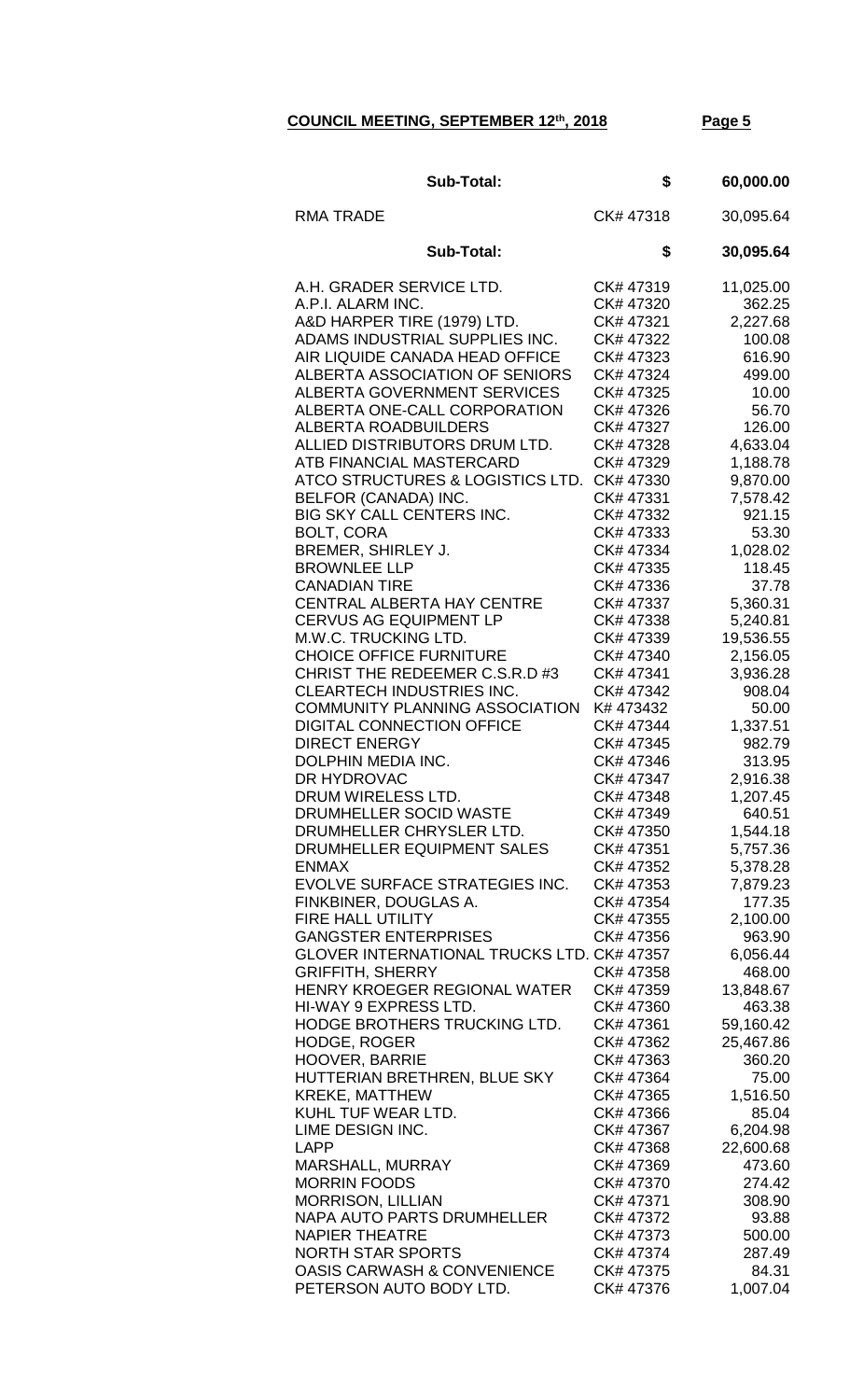| PIONEER RESEARCH CORPORATION        | CK# 47377 | 4,463.62  |
|-------------------------------------|-----------|-----------|
| PRIMROSE, BRAD                      | CK# 47378 | 21,886.46 |
| PRONGHORN CONTROLS                  | CK# 47379 | 26,538.58 |
| PUROLATOR INC.                      | CK# 47380 | 55.40     |
| RAWLUSYK, ROSS D.                   | CK# 47381 | 250.00    |
| RECEIVER GENERAL OF CANADA          | CK# 47382 | 53,809.99 |
| REW, JOHN                           | CK# 47383 | 1,268.63  |
| <b>RMA FUEL</b>                     | CK# 47384 | 31,625.21 |
| ROADATA SERVICES LTD.               | CK# 47385 | 110.25    |
| ROBMAC ENTERPRISES LTD.             | CK# 47386 | 28,761.24 |
| ROWE, DIANA                         | CK# 47387 | 941.24    |
| SARGENT, ROBERT                     | CK# 47388 | 434.18    |
| SHARPE, KERRY                       | CK# 47389 | 140.20    |
| SITEONE LANDSCAPING SUPPLY, LLC     | CK# 47390 | 1,099.49  |
| STANTEC CONSULTING LTD.             | CK# 47391 | 3,616.87  |
| <b>SUN LIFE</b>                     | CK# 47392 | 1,132.95  |
| <b>SUN LIFE</b>                     | CK# 47393 | 155.93    |
| TELUS COMMUNICATIONS INC.           | CK# 47394 | 1,195.40  |
| THE DRUMHELLER MAIL                 | CK# 47395 | 5,407.75  |
| THE PHONE EXPERTS                   | CK# 47396 | 37,886.52 |
| <b>TOWN OF DRUMHELLER</b>           | CK# 47397 | 3,948.29  |
| TRINUS TECHNOLOGIES INC.            | CK# 47398 | 30,217.43 |
| TROCHU MOTORS LTD.                  | CK# 47399 | 365.78    |
| TURRIS COMMUNICATIONS LTD.          | CK# 47400 | 270.22    |
| UNIVAR CANADA LTD.                  | CK# 47401 | 7,055.12  |
| <b>VILLAGE OF MORRIN</b>            | CK# 47402 | 125.00    |
| <b>WANNSTROM, STEVE</b>             | CK# 47403 | 413.76    |
| WASTE MANAGEMENT OF CANADA          | CK# 47404 | 580.16    |
| <b>WATER PURE &amp; SIMPLE</b>      | CK# 47405 | 36.00     |
| <b>WATTS, JACKIE</b>                | CK# 47406 | 3,110.52  |
| <b>WEARPRO EQUIPMENT AND SUPPLY</b> | CK# 47407 | 1,879.33  |
| <b>WESTERN CHEVROLET BUICK GMC</b>  | CK# 47408 | 342.94    |
| WESTVIEW CO-OPERATIVE ASSN LTD.     | CK# 47409 | 1,689.33  |
| WFR WHOLESALE FIRE & RESCUE         | CK# 47410 | 8,311.08  |
| <b>WIL-CAN SAFETY LTD.</b>          | CK# 47411 | 1,701.00  |
| WILD ROSE ASSESSMENT SERVICE        | CK# 47412 | 9,135.00  |
| 1073581 ALBERTA LTD.                | CK# 47413 | 25,739.14 |
| 1121113 ALBERTA LTD                 | CK# 47414 | 7,465.50  |
| 1325856 ALBERTA LTD.                | CK# 47415 | 37.15     |
| 4IMPRINT INC.                       | CK# 47416 | 867.25    |
|                                     |           |           |

**Sub-Total: \$ 572,446.20**

 **TOTAL: \$ 751,591.37**